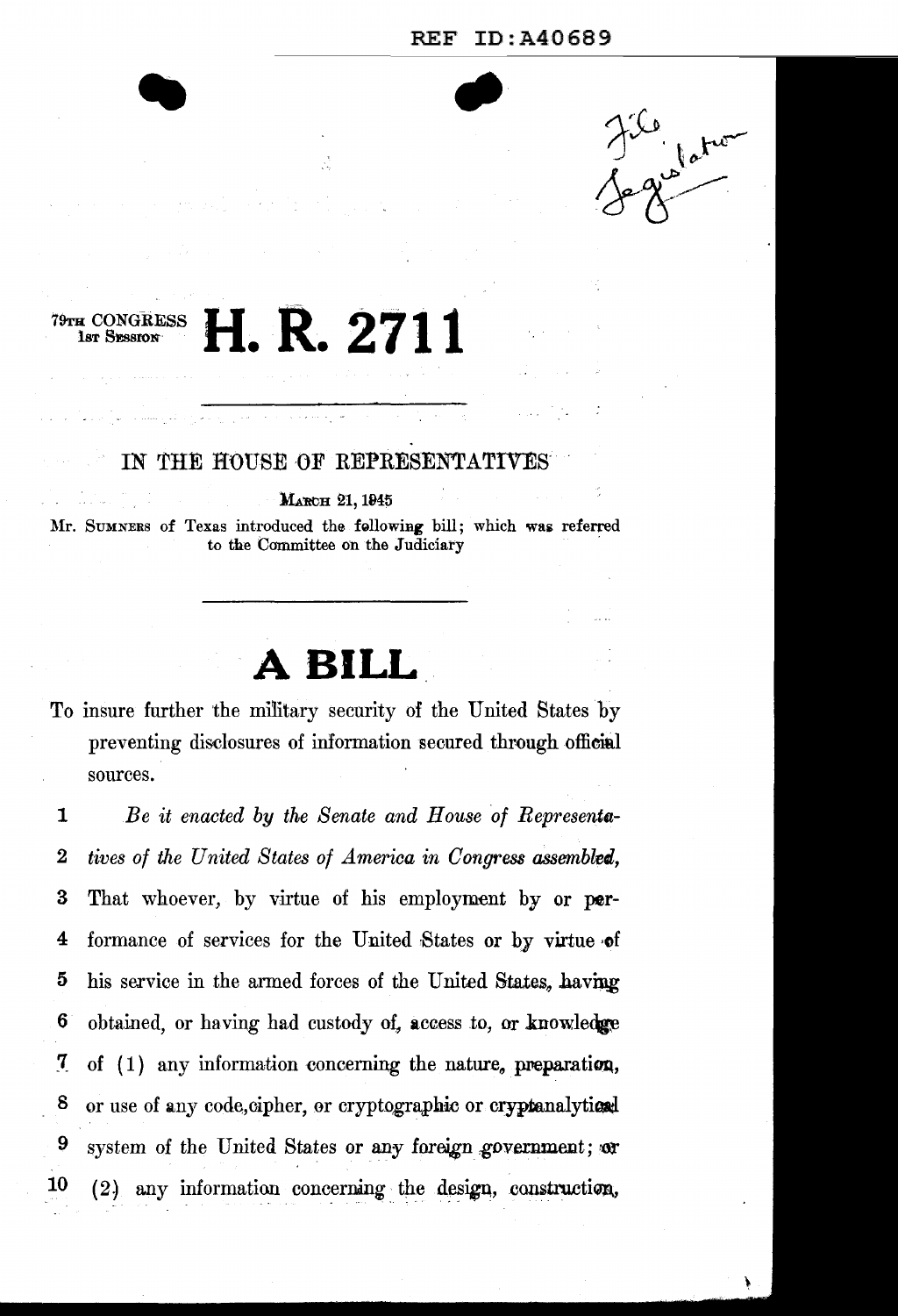2

1 use, maintenance, or repair of any device, apparatus, or 2 appliance used or prepared or planned for use by the United 3 States or any foreign government for cryptographic or crypt-4 analytic purpose; or  $(3)$  any material which has been, 5 or purports to have been, prepared or transmitted m or 6 by the use of any code, cipher, or cryptographic system of 7 the United. States or any foreign government; or\_ ( 4) any 8 information concerning the cryptographic or cryptanalytic 9 activities of the United States or any foreign government; 10 or ( 5) any information which has been or purports to 11 have been derived from cryptanalysis of messages trans-12 mitted by the United States or any foreign government, 13 shall, without authorization by the head of the department 14 or agency by which such person was employed or in 15 which he performed services at the time when he had  $16$  custody of or access to or obtained knowledge of the above-.. 17- described information or material, communicate, furnish, 18 or transmit to another or publish any such information } 19 or material, shall be fined not more than \$10,000 or im- $\cdot$  . (; 20' prisoned not more than ten years, or both. Authorizations, 21 as herein provided, shall be granted only in accordance with 22 · regulations prescribed by the President.

23 SEG. 2. Whoever, by virtue of his employment by or 24 performance of services for any foreign government or by 25 -virtue of his service in the armed forces of any foreign gov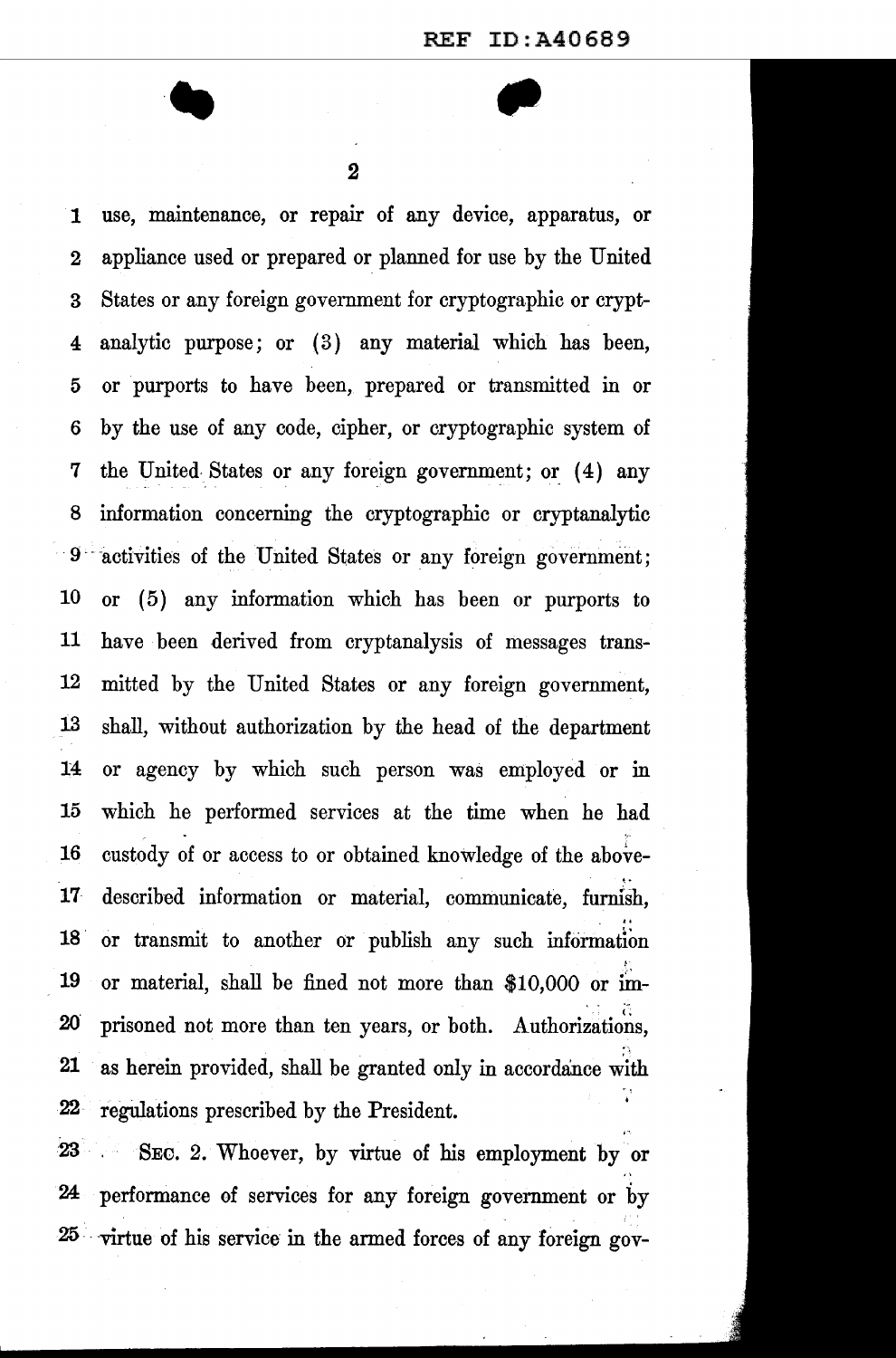. The contract of the contract of the contract of the contract of the contract of the contract of the contract of the contract of the contract of the contract of the contract of the contract of the contract of the contrac

 $\overline{\mathbf{3}}$ 

1 ernment, having obtained, or having had custody of, access 2 to, or knowledge of  $(1)$  any information concerning the 3 nature, preparation, or use of any code, cipher, or crypto-4 graphic or cryptanalytical system of the United States; or 5 (2) any information concerning the design, construction,  $6$  use, maintenance, or repair of any device, apparatus, or 7 appliance used or prepared or planned for use by the United 8 States for cryptographic or cryptanalytic purpose; or  $(3)$ <sup> $\check{ }$ </sup>  $\bullet_{\text{ex}}$ 9 any material which has been, or purports to have been, 10 prepared or transmitted in or by the use of any code, cipher, 11 or cryptographic system of the United States; or (4) any 12 information concerning the cryptographic or cryptanalytic 13 activities of the United States; or (5) any information which 14 has been or purports to have been derived from cryptanalysis 15 of messages transmitted by the United States, shall, without 16 joint authorization by the Secretary of State, the Secretary 17 of War, and the Secretary of the Navy, communicate, fur-18 nish, or transmit to another or publish any such information 19 or material, shall be fined not more than \$10,000 or im-20 prisoned not more than ten years, or both.

21 SEC. 3. The term "foreign government" as used herein 22 includes any person or persons acting or purporting to act 23 for or on behalf of any military or naval force, faction, party, 24 department, agency, or bureau of or within a foreign country, 25 or for or on behalf of any government or any person or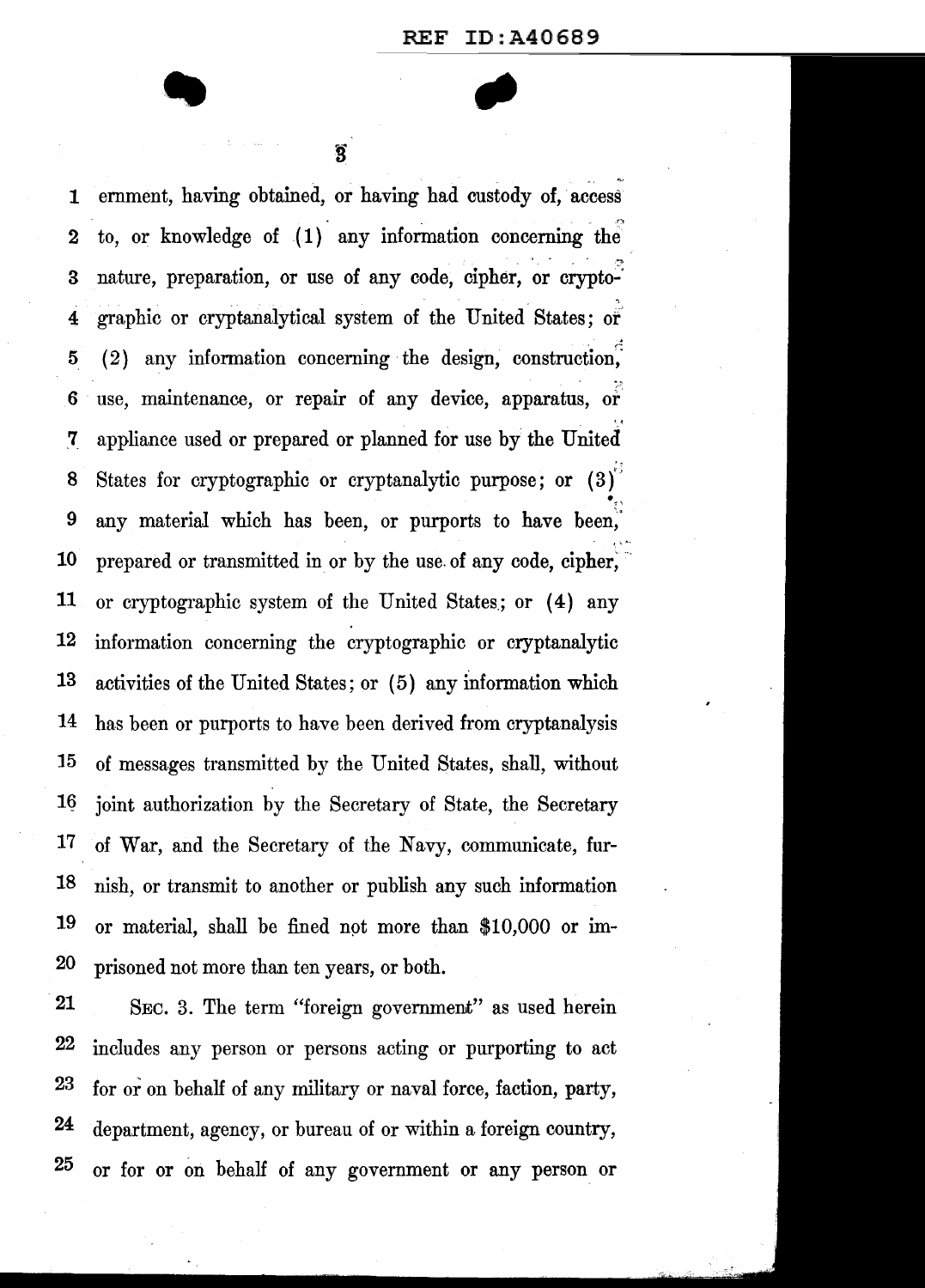$\bar{\alpha}$  .

1 . persons purporting to act as a government within a foreign 2 country, whether or not such government is recognized by. 3 the United States.

4 SEC. 4. (a) The term "cryptographic" as used herein 5 includes any code, cipher, secret writing, deception, me~ 6 clianical or electrical device, or other method used to disguise ,7 or conceal the meaning of any communication.

8 (b) The term "cryptanalytic'' as used herein includes 9• all methods of interception and all methods of obtaining 10 information of the contents of cryptographic communications,...